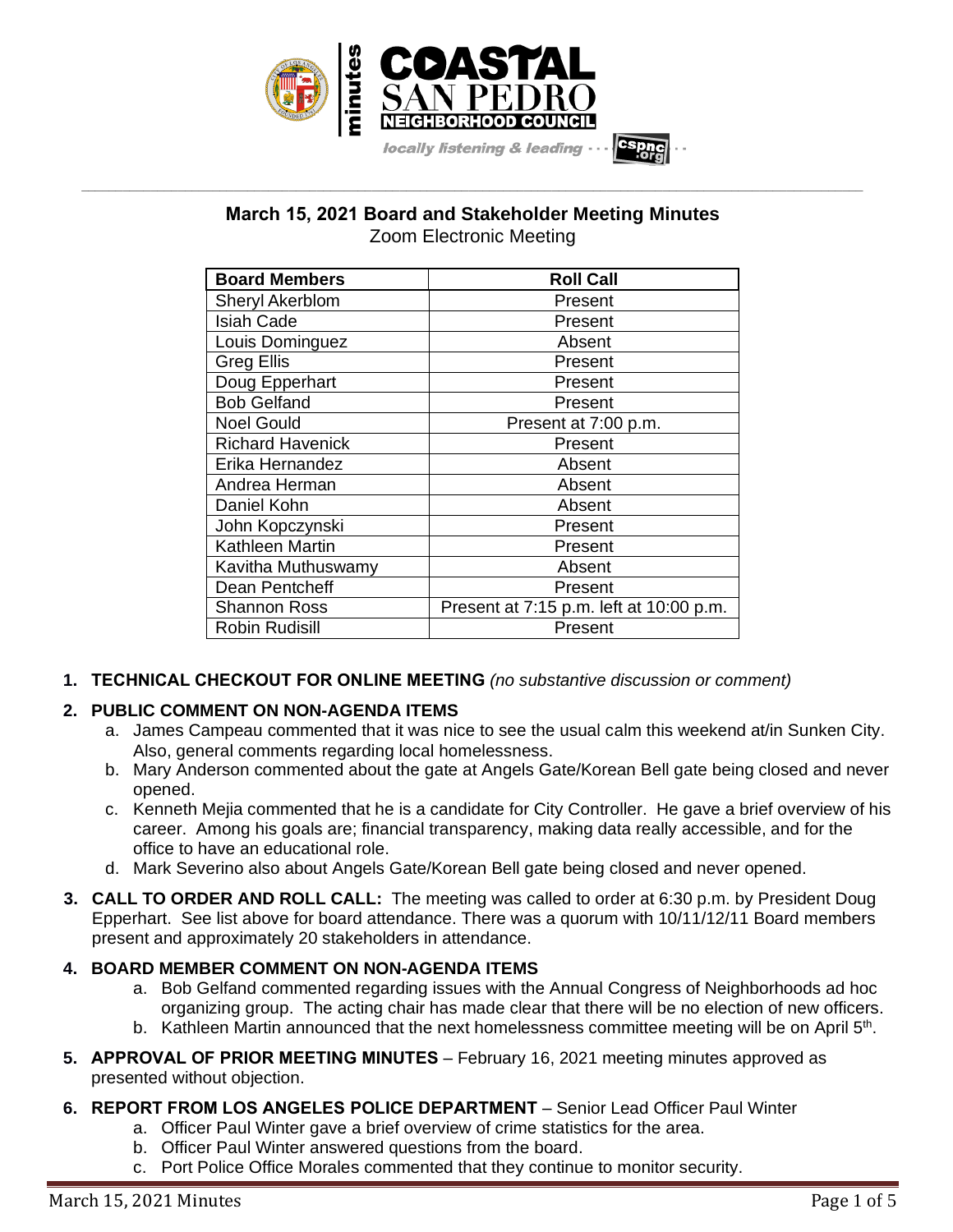- d. Office Morales gave a brief overview of crime statistics for the area.
- e. Officer Morales answered questions from the board.

### **7. NEIGHBORHOOD PURPOSE GRANT PROGRAM UPDATE**

- a. President Epperhart comment that board members Erika Hernandez and Shannon Ross set up the NG program for this fiscal year.
- b. The application deadline was February  $27<sup>th</sup>$ . Applications were submitted to [cspnc.npg@gmial.com,](mailto:cspnc.npg@gmial.com) that currently no one on the board has access to.
- c. He will send Erika a registered letter to gain access to the gmail account.

#### **8. MOTION RECOMMENDING DOUBLING THE BUDGET OF THE CITY ETHICS COMMISSION** – *Administrative Operations Committee*

The Coastal San Pedro Neighborhood Council supports doubling the budget of the City Ethics Commission from approximately \$3.69M to \$7M.

*CSPNC shall file a Community Impact Statement*

Board member John Kopczynski recused himself as he is an employee of the City of Los Angeles.

Motion from committee passed with 8 yes (Akerblom, Cade, Ellis, Epperhart, Gelfand, Gould, Ross, and Rudisill), 2 noes (Havenick and Martin), 1 abstention (Pentcheff), and 1 Recused (Kopczynski).

### **9. MOTION RECOMMENDING IMPROVEMENTS TO GAFFEY STREET OVERLOOK** – *Planning, Land Use, and Transportation Committee*

**Motion** by **Doug Epperhart** to allow/limit 30 minutes for comments and discussion and then a vote, second by **Sheryl Akerblom**, and passed with 6 yes (Akerblom, Cade, Ellis, Epperhart, Havenick, and Kopczynshi), 4 noes (Gelfand, Gould, Martin, and Rudisill), 1 abstention (Pendtcheff), and 1 out of room (Ross). **Motion** by **Noel Gould** to extend comments and discussion an additional 10 minutes and then a vote, second by **Shannon Ross**, and passed with 9 yes (Ellis, Epperhart, Gelfand, Gould, Havenick, Kopczynski, Martin, Ross, and Rudisill), 2 noes (Akerblom and Cade), and 1 abstention (Pendtcheff).

*Whereas,* the Lookout Point Park (commonly known as the Gaffey Street Overlook) parking lot on Gaffey Street at 35th Street has been a long-time public nuisance, as people stay past curfew hours well into the early morning. Based on numerous reports from community members and from members of the Los Angeles Police Department, the parking lot is a source of illegal and disruptive activities after park hours that have interfered with the comfortable enjoyment of life and property to the neighbors living near the park and to the park itself;

*Whereas,* the parking lot is also a preferred area for loud vehicle road racing and donut tire skidding due to the additional width of Gaffey Street at that location (Gaffey Street is approximately 88 feet wide at the parking lot, compared to the normal Gaffey Streetwidth of 47 feet, which includes parallel street parking on both sides);

*Whereas,* LAPD has complained that when, on occasion, they clear the parking lot during the posted closure hours of 10:30 pm to 5:30 am, disruptive activities soon resume thereafter; and

*Whereas,* LAPD has indicated that the disruptive nighttime activity at the parking lot is due to people who drive to the parking lot, as opposed to pedestrians;

*Therefore Be It Resolved that,* in order to improve the quality of life for nearby residents, provide night-time security and road safety, and reduce the need for night-time LAPD calls to the park, the Coastal San Pedro Neighborhood Council urgently requests that the City Department of Recreation and Parks, in conjunction with the City Department of Transportation, develop and implement an access/enclosure system for the Gaffey Street Overlook parking lot to restrict parking during the posted closure hours of 10:30 p.m. to 5:30 a.m. Such system should: (a) be aesthetically pleasing and not restrict views from the park; (b) not impinge on the pedestriansidewalk between the parking lot and the park; (c) preserve the existing number of parking spaces in the lot for use during the park'snormal opening hours and if possible, increase the number of parking spaces within the lot during normal opening hours; and (d) include hazard lights, reflectors, or other safety features aimed at reducing night-time travel speeds along the portion of Gaffey-Street paralleling the parking lot.

Resolved, the Coastal San Pedro Neighborhood Council shall send information to the Department of Transportation (DOT) and have them investigate the situation of disruption at the Gaffey Street Overlook and propose solutions.

*Community Impact Statement to be transmitted to: Council District 15, Los Angeles Department of Transportation, Los Angeles Police Department, Los Angeles Department of Parks and Recreation*

**Motion** by **Shannon Ross** to substitute Resolved, the Coastal San Pedro Neighborhood Council shall send information to the Department of Transportation (DOT) and have them investigate the situation of disruption at the Gaffey Street Overlook and propose solutions for the motion above (text now crossed out), second by **Bob Gelfand**, and passed with 10 yes (Akerblom, Cade, Ellis, Epperhart, Gelfand, Gould, Havenick, Kopczynski, Martin, and Ross), 1 no (Rudisill), and 1 abstention (Pentcheff).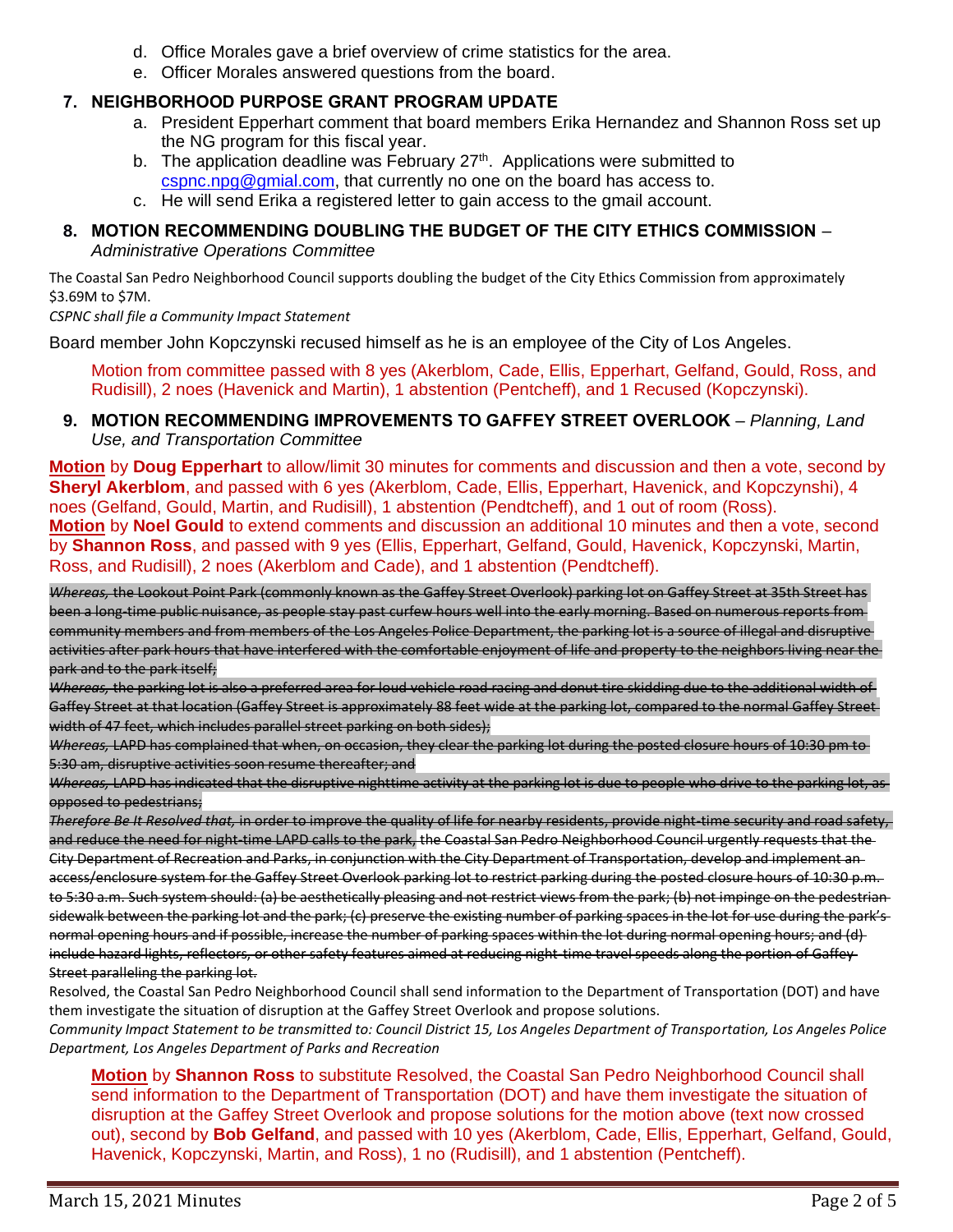**Motion** by **Robin Rudisill** to return crossed out text in gray above, second by **Noel Gould**, and failed with 5 yes (Ellis, Gould, Havenick, Kopczynski, and Ross), 6 noes (Akerblom, Cade, Epperhart, Gelfand, Martin, and Rudisill), and 1 abstention (Pentcheff).

**Motion** by **Doug Epperhart** to close debate, second by **Greg Ellis**, and passed with 8 yes (Akerblom, Cade, Ellis, Epperhart, Havenick, Kopczynski, Martin, and Rudisill), 3 noes (Gelfand, Gould, and Ross), and 1 abstention (Pentcheff).

**Motion** from committee as substituted and passed with 9 yes (Akerblom, Cade, Ellis, Epperhart, Gelfand, Havenick, Kohn, Kopczynski, and Ross), 2 noes (Gould and Rudisill), and 1 abstention (Pentcheff).

### **10. MOTION REGARDING PUBLIC ACCESS AROUND AND THE NATURAL RESTORATION OF FROMHOLD FIELD** – *Coastline and Parks Committee*

*Whereas* the California Coastal Act Section 30210 Access; recreational opportunities; posting states:

In carrying out the requirement of Section 4 of Article X of the California Constitution, maximum access, which shall be conspicuously posted, and recreational opportunities shall be provided for all the people consistent with public safety needs and the need to protect public rights, rights of private property owners, and natural resource areas from overuse, and

*Whereas,* The constant watering of the playing field at Fromhold Field is jeopardizing the natural cliff conditions that prevail in the White Point Area, and is in close proximity to the Paseo del Mar road closure due to the land slide, and

*Whereas,* Mary Star has their own baseball field and sufficient area to expand their sports activities; thus there is no need for them to privatize this area of public land,

*Resolved,* the Coastal San Pedro Neighborhood Council requests that the County **AND MARY STAR OF THE SEA HIGH SCHOOL** make public access from all entry points around Fromhold field available to support the visitor serving qualities of this unique and beautiful Coastal view area, and

*Further resolved,* Coastal San Pedro Neighborhood Council requests **that Mary Star of the Sea High School ban the use of advertising banners** *except during the pay of games* **from Fromhold Field as they block the view, which is a Coastal Act violation** restoring the area to its natural condition by removing the baseball field fences, bleachers, and other associated equipment, and then restoring the area with native plants.

**Motion** by **Dean Pentceff** to strike '*Whereas,* Mary Star has their own baseball field and sufficient area to expand their sports activities; thus there is no need for them to privatize this area of public land,", as noted above, second by **Richard Havenick** passed without objection.

**Motion** by **Noel Gould** to add '*Whereas,* The constant watering of the playing field at Fromhold Field is jeopardizing the natural cliff conditions that prevail in the White Point Area, and is in close proximity to the Paseo del Mar road closure due to the land slide, and…' and return the stricken text '*Whereas,* Mary Star has their own baseball field and sufficient area to expand their sports activities; thus there is no need for them to privatize this area of public land,', as noted above, second by **Richard Havenick** passed with 8 yes (Akerblom, Ellis, Gould, Havenick, Kopczynski, Pentcheff, Ross, and Rudisill), 0 no, and 4 abstention (cade, Epperhart, Gelfand, and Martin).

**Motion** by **Bob Gelfand** to return to committee, second by **Isiah Cade**, and failed with 5 yes (Akerblom, Cade, Epperhart, Gelfand, and Martin), 7 noes (Ellis, Gould, Havenick, Kopczynski, Pentcheff, Ross, and Rudisill), and 0 abstention.

**Motion** by D**ean Pentcheff**to return to strike '*Whereas,* The constant watering of the playing field at Fromhold Field is jeopardizing the natural cliff conditions that prevail in the White Point Area, and is in close proximity to the Paseo del Mar road closure due to the land slide,', second by **Richard Havenick**, and passed without objection.

**Motion** by **Bob Gelfand** to add '…**that Mary Star of the Sea High School ban the use of advertising banners from Fromhold Field as they block the view, which is a Coastal Act violation' and strike '**restoring the area to its natural condition by removing the baseball field fences, bleachers, and other associated equipment, and then restoring the area with native plants.', as noted above, second by **Richard Havenick**, and passed without objection.

**Motion** from committee as amended and passed with 9 yes (Akerblom, Cade, Ellis, Epperhart, Gelfand, Havenick, Kohn, Kopczynski, and Ross), 2 noes (Gould and Rudisill), and 1 abstention (Pentcheff). **Motion** by **Shannon Ross** to add '…*except during the pay of games…'*, second by **Kathleen Martin**, and failed with 2 yes (Martin and Ross), 9 noes (Akerblom, Cade, Ellis, Gelfand, Gould, Havenick, Kopczynski, Pentcheff, and Rudisill), and 1 abstention (Epperhart).

**Motion** from committee as amended and passed with 7 yes (Akerblom, Ellis, Gould, Havenick, Kopczynski, Pentcheff, and Rudisill), 5 noes (Cade, Epperhart, Gelfand, Martin, and Ross), and 0 abstention. 9 yes (Akerblom, Cade, Ellis, Epperhart, Gelfand, Havenick, Kohn, Kopczynski, and Ross), 2 noes (Gould and Rudisill), and 1 abstention (Pentcheff).

`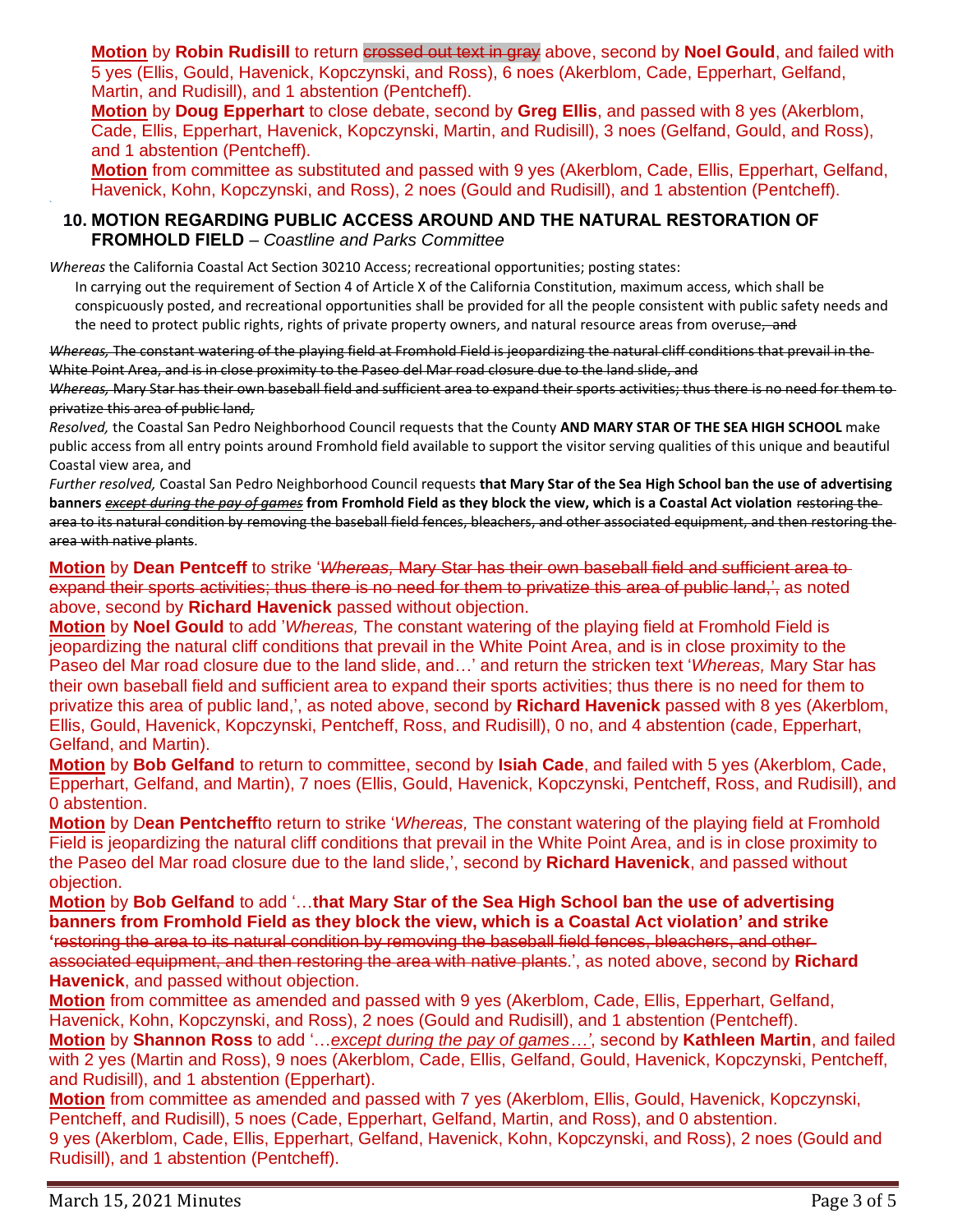#### **11. MOTION TO SUPPORT CF 20-21-0002 S21 IN OPPOSITION TO SB 10** – *Planning, Land Use, and Transportation Committee*

*Whereas* SB 10 is another attempt by the State to force upzoning on local entities. SB 10 would allow the City to upzone by right a parcel currently zoned for a single family to allow 10 units without CEQA review if: a) it is within one-half mile of a major transit stop or on a "high quality" bus corridor, b) it is in a "jobs rich" area, or c) it is an "urban infill site." This would duplicate some of the provisions of the City's TOC program without the TOC requirements for affordable housing.

*Whereas* SB 10 is another example of the State Legislature seeking to take land use planning away from local government, may destroy the character of our neighborhoods, has the potential to overwhelm our infrastructure, and does nothing to address the lack of affordable housing. Indeed, it may push land costs even higher.

*Whereas* SB 10 would create additional bureaucracy by requiring the state to develop and update a map of "job rich" areas every 5 years.

*Whereas* support of CF 20-21-0002 S21 by Councilmember Koretz would include opposition to SB 10 in the City's Legislative platform, thus instructing the City's Lobbyists to actively to oppose it.

*Therefore Be It Resolved that* the Coastal San Pedro Neighborhood Council supports the City Council's motion CF 20-21-0002 S21 to include opposition to SB 10 in the City's legislative platform.

*CSPNC shall file a Community Impact Statement*

Motion from committee passed with 11 yes (Akerblom, Cade, Ellis, Epperhart, Gelfand, Gould, Havenick, Kopczynski, Martin, Pentcheff, and Rudisill), 0 no, 0 abstention, and 1 left meeting (Ross).

### **12. MOTION TO SUPPORT PROPOSED PROJECT AT 3401 PATTON AVENUE** – *Planning, Land Use, and Transportation Committees*

*Resolved,* the Coastal San Pedro Neighborhood Council supports approval of the proposed project at 3401 Patton Avenue *CSPNC shall file a Community Impact Statement*

Motion from committee passed with 11 yes (Akerblom, Cade, Ellis, Epperhart, Gelfand, Gould, Havenick, Kopczynski, Martin, Pentcheff, and Rudisill), 0 no, 0 abstention, and 1 left meeting (Ross).

## **13. COMMITTEE REPORTS**

- a. Administrative Operations Committee Chair Dean Pentcheff No new information
- b. Communications Committee Chair Shannon Ross No new information
- c. Emergency Preparedness and Public Safety Committee Chair Bob Gelfand No new information
- d. Parks and Coastline Committee Chair Noel Gould i. The next meeting will be Wednesday April  $7<sup>th</sup>$ .
- e. Sunken City Ad Hoc Committee Chair Noel Gould
	- i. The next meeting will be Wednesday April  $7<sup>th</sup>$ .
- f. Environment and Sustainability Committee Chair Richard Havenick
	- i. The meetings have been moved to the  $2<sup>nd</sup>$  Thursday of the month.
- g. Homelessness Committee Chair Kathleen Martin
- h. Port Committee Chair Louis Dominguez Unable to attend
- i. Planning and Transportation Chair Robin Rudisill No additional information
	- i. To view notes from the latest meeting please go to [https://www.cspnc.org/agendas-minutes-](https://www.cspnc.org/agendas-minutes-7planning-trans)[7planning-trans.](https://www.cspnc.org/agendas-minutes-7planning-trans)
- **14. TRESURER'S REPORT** Louis Dominguez, Treasurer Unable to attend

### *Budget and Finance (Consent Calendar)*

- **15. APPROVAL OF MONTHLY EXPENDITURE REPORT FOR FEBRUARY 2021.**
- **16. APPROVAL OF MONTHLY EXPENSES, INCLUDING APPROVAL OF TREASURER'S PAYMENT OF ALL RECURRING NEIGHBORHOOD COUNCIL EXPENSES INCLUDING (BUT NOT LIMITED TO) LLOYD STAFFING, THE MAILROOM, AND OFFICE SUPPLIES**
- **17. APPROVAL OF FUNDING REQUESTS RECEIVED FROM COMMITTEES** None
- **18. THE COASTAL SAN PEDRO NEIGHBORHOOD COUNCIL AUTHORIZES PAYMENT TO ANDREW MENZIES IN THE AMOUNT OF \$5,790.00 FOR INVOICES #12019 AND #22018 FOR FISCAL YEAR 2019**